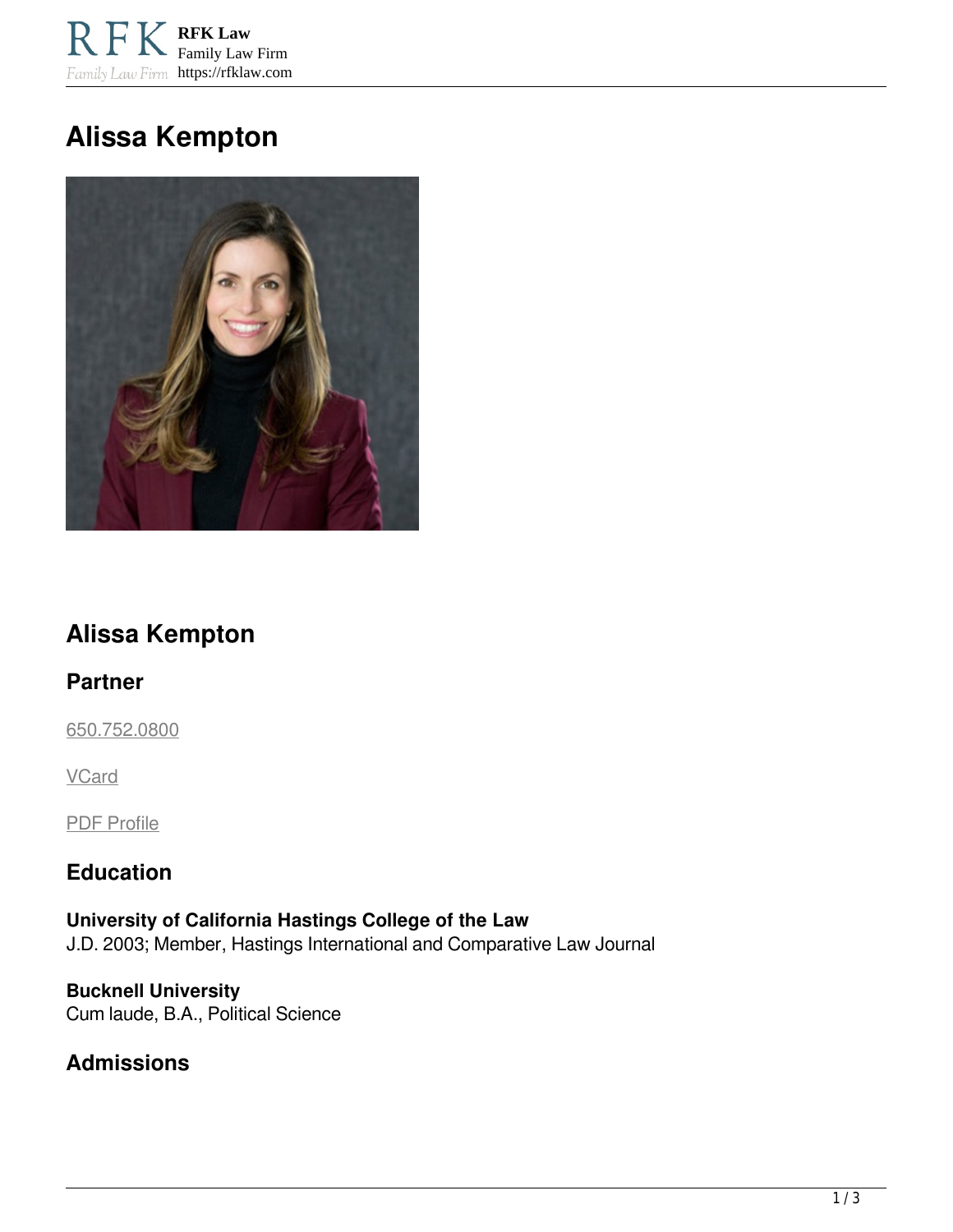California, 2003

## **Certification**

Certified in Collaborative Practice

## **Recognition**

Northern California Super Lawyers (2020, 2019, 2018, 2017)

## **Professional Activities**

- Chair of the San Mateo Collaborative Practice Group (2020 and 2021)
- Co-chair of the San Mateo Collaborative Practice Group (2018 and 2019)
- Collaborative Practice of San Mateo County
- International Academy of Collaborative Professionals (IACP)
- Volunteer Mediator, Family Law Division of the Superior Court of California, County of San Mateo and County of Santa Clara
- American Bar Association (ABA)
- San Mateo County Bar Association
- Santa Clara County Bar Association
- Board member of Art in Action, a national nonprofit bringing comprehensive art education to schools

#### **Personal Interests**

Alissa is a longtime volunteer with Art in Action. She has two children who keep her busy. She also enjoys running, dancing and cooking in her free time.

During her 15 years as a family law attorney, Alissa Kempton has helped her clients move through one of the worst experiences in their lives to a more positive space. Alissa is highly experienced in litigation, mediation, Collaborative Practice, and acting as consulting counsel to reach closure in divorces and related financial and child custody disputes.

The welfare of children in the divorce process is a focal point for Alissa—she believes that the court system is not the ideal forum to best serve a child's needs. She has seen how the court process can increase conflict between parents, which in turn can have a negative impact on the children.

When children are part of a divorce, Alissa pursues every avenue possible to keep the case from going to court. However, should any matter require litigation, she is a tested trial strategist known for her courtroom readiness.